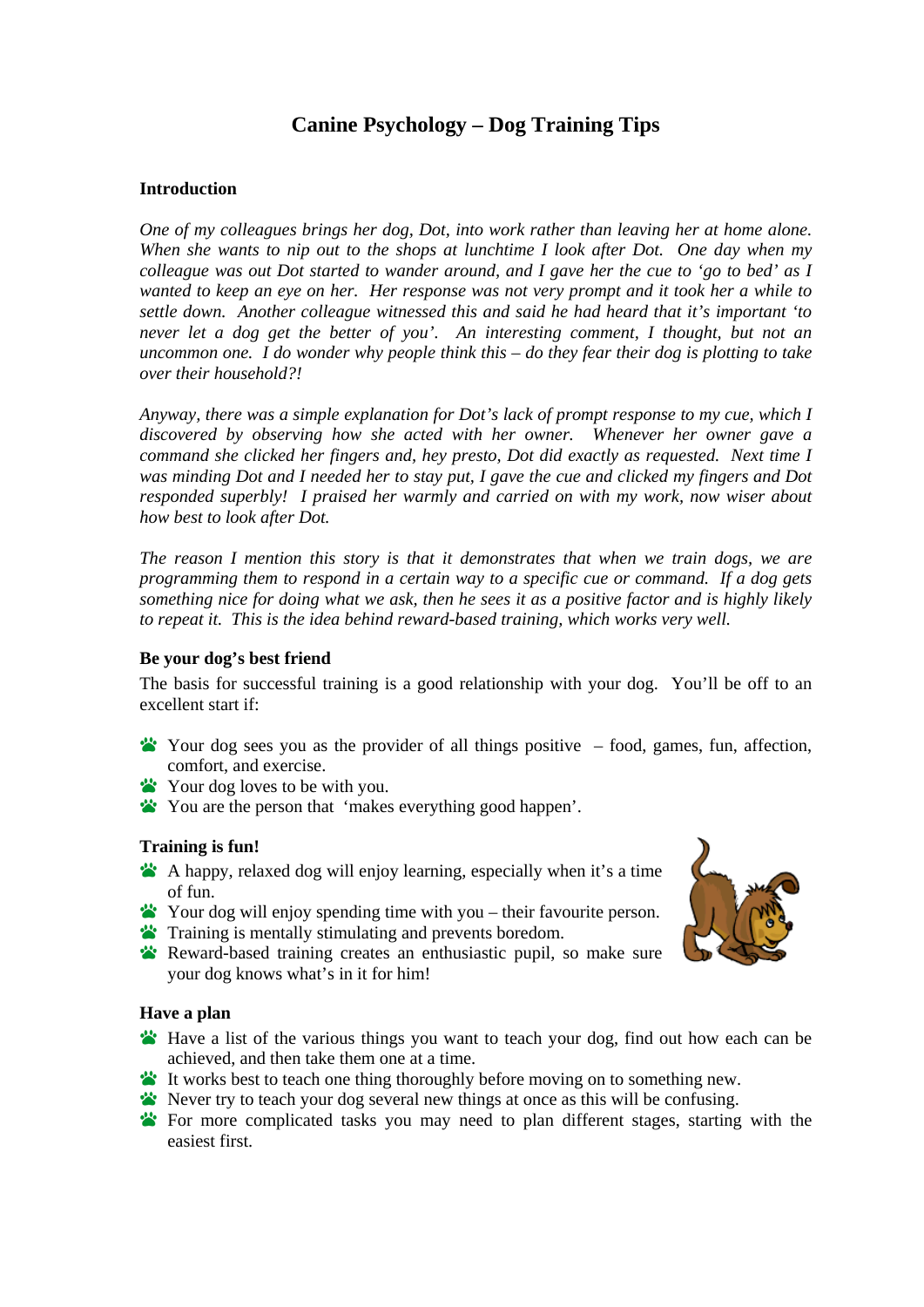## **Rewards**

- Find out wh at your dog likes best as a reward is it lots of attention, a game, playing with its ball, or tasty treats? Now exploit this!
- sausage, dried liver or strong cheese something that is worth the dog When using food treats, use something very tasty such as slices of working for. (If you're concerned about over-feeding, you can always cut down a little on their normal meal.)



- For more complex training, you can reward successful steps along the way.
- When your dog has understood what is expected and is responding well, make the rewards intermittent – in quality and quantity. So sometimes just give praise, sometimes give him a small treat, and occasionally give him a really special treat. This will keep your dog's attention and enthusiasm.
- Always praise good responses so that your dog gets lots of positive feedback.
- Always praise and reward IMMEDIATELY, as your dog will not associate the reward with the behaviour once the moment has passed.

## Let your dog earn its rewards

- If you think about the things your dog counts as a reward, you might find you're giving out lots of good stuff for doing nothing. For example, when you put down his dinner bowl do you get him to sit first, and then tell him when to 'Go boy', at which point he pounces on it enthusiastically? If you don't do this, you're giving him huge rewards for free – so lots of missed opportunities!
- Everything that he likes, such as food, walks and games, can be preceded by a simple command, such as 'sit', 'down' or 'give paw', and when he responds he gets his prize. That way he has earned his walk, meal or play session, and you have successfully reinforced the idea in his head that doing what you ask brings the good things in life!

#### **The general rule in dog training**

- This is to reward wanted behaviour but to ignore unwanted behaviour. So there is no point in shouting at him to 'be quiet' when he's barking madly (and driving you crazy) as he'll think you're joining in! It's better to turn away and ignore him for a short while, and then give lots of praise when he is quiet.
- Caution: Be aware of what you are rewarding. For example, if your dog jumps all over you when you get in and you smother him in affection, he may think this is what you want him to do, and he'll continue to jump up at you and everyone else who comes to the door. Remember, whenever you praise him, you're confirming what he is doing.

#### **Nev er too old to learn**

- Dogs of any age can enjoy learning!
- **Continued learning helps to keep the brain cells active and healthy.**
- You may have to adapt games with less running around fo r elderly dogs. The canine nose never ages – so you can select games where your dog can sniff out treats.
- **Many** dogs like to play hide-and-seek you take their favourite toy or a treat and hide it, and then send them off to sniff it out.

## **Choose your training times carefully**

- Choose times for training when both you and your dog have some energy, so not straight after a meal or late at night, for instance.
- Keep the sessions short usually 10 to 15 minutes is long enough.